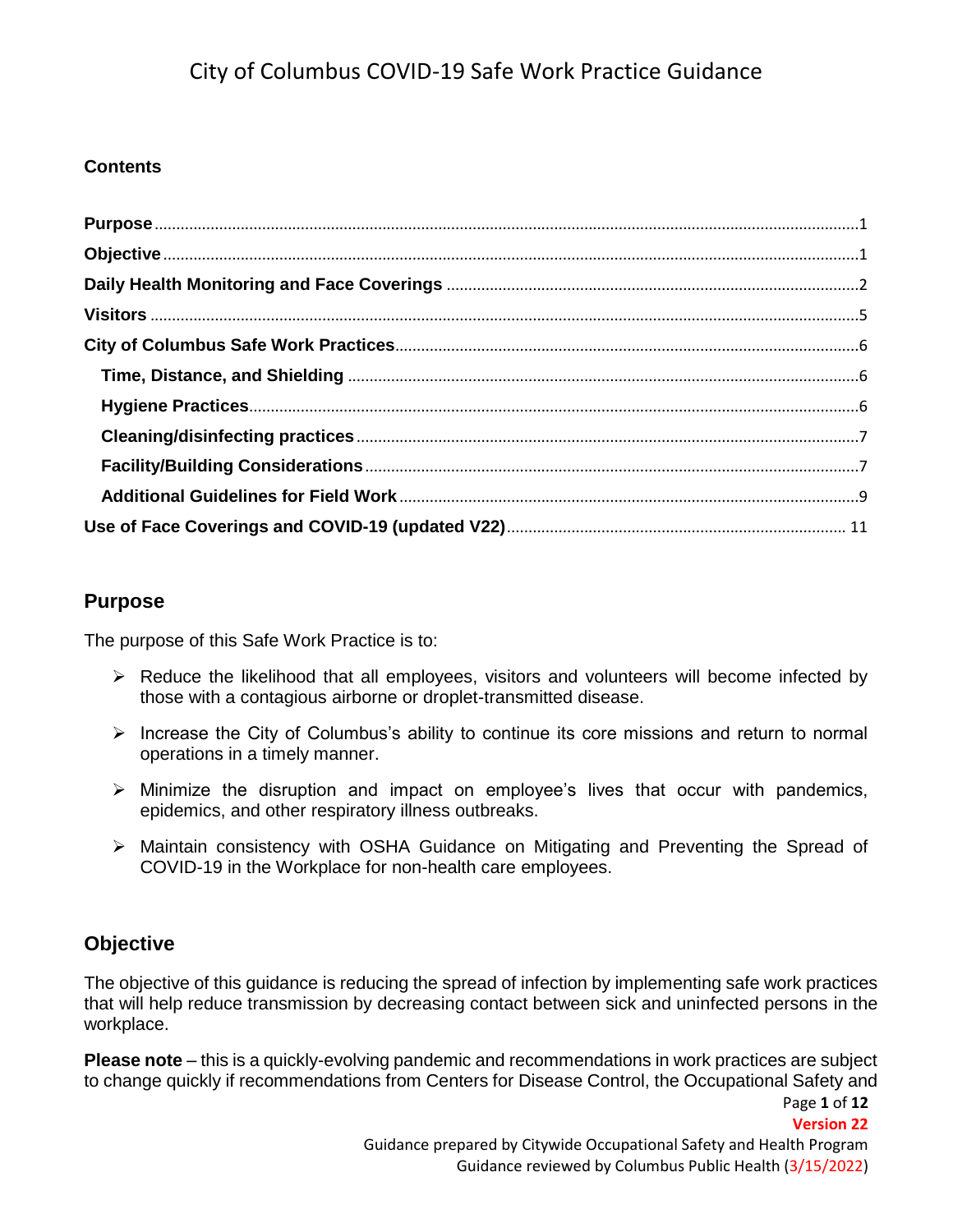Health Administration, Ohio Department of Health, Columbus Public Health, Citywide Occupational Safety and Health Program, or your Department/Division change.

Because of the nature of any respiratory illnesses, the object is to focus on educating and protecting employees as well as curtailing the spread of the disease. Employee protection and service delivery can be achieved through a combination of infection control methods and the use of personal preventive measures and equipment.

**This document is a best management practice designed to supplement, NOT REPLACE, any Mayor's Executive Orders or Policies, or any Department/Division policies, procedures, or guidance.** 

## <span id="page-1-0"></span>**Daily Health Monitoring and Face Coverings**

### **Face Coverings**

Face coverings are no longer required to be worn in most City of Columbus buildings. Please note – face coverings are still required for individuals completing isolation or quarantine requirements, per CDC guidelines.

If you work in or enter a healthcare/clinical setting – please follow the face covering and PPE requirements of the appointing authority; which may be different or more stringent in some circumstances. Please note: there is always a potential for cases and transmission of COVID-19 to increase to a level in which – in order to continue to provide essential City services – face covering requirements or other prevention measures may return. Employees may always choose to wear a face covering or N95 or KN95 as an additional level of protection. Ensure compliance with OSHA 29CFR1910.134, Appendix D when voluntarily using N95 or KN95 respirators.

### **When face coverings are required at work due to isolation or quarantine guidelines:**

- To reflect CDC guidance, a face shield is not permitted to be used in lieu of a face covering unless the employee has a written medical exception approved by the employee's Human Resources Manager. CDC guidance allows for the use of a neck gaiter as a face covering IF the neck gaiter is at least 2-layers or is folded to create 2 layers.
- Face coverings (or N95 respirators) with exhalation valves or vents are NOT recommended as they do not adequately prevent the person wearing the mask from spreading COVID-19 to others. If an N95 respirator with an exhalation valve must be worn because there are no alternatives, it should have an additional face covering or surgical mask over it covering the exhalation valve. Additional safety measures may need to be taken, including more frequent breaks, in instances where heat stress is a concern.

*Additional note regarding face coverings: when the community has high or substantial transmission of COVID-19, a face covering is recommended and may be required - even if you are fully vaccinated – because of an increase of community spread*.

### **Required daily self-monitoring (at home)**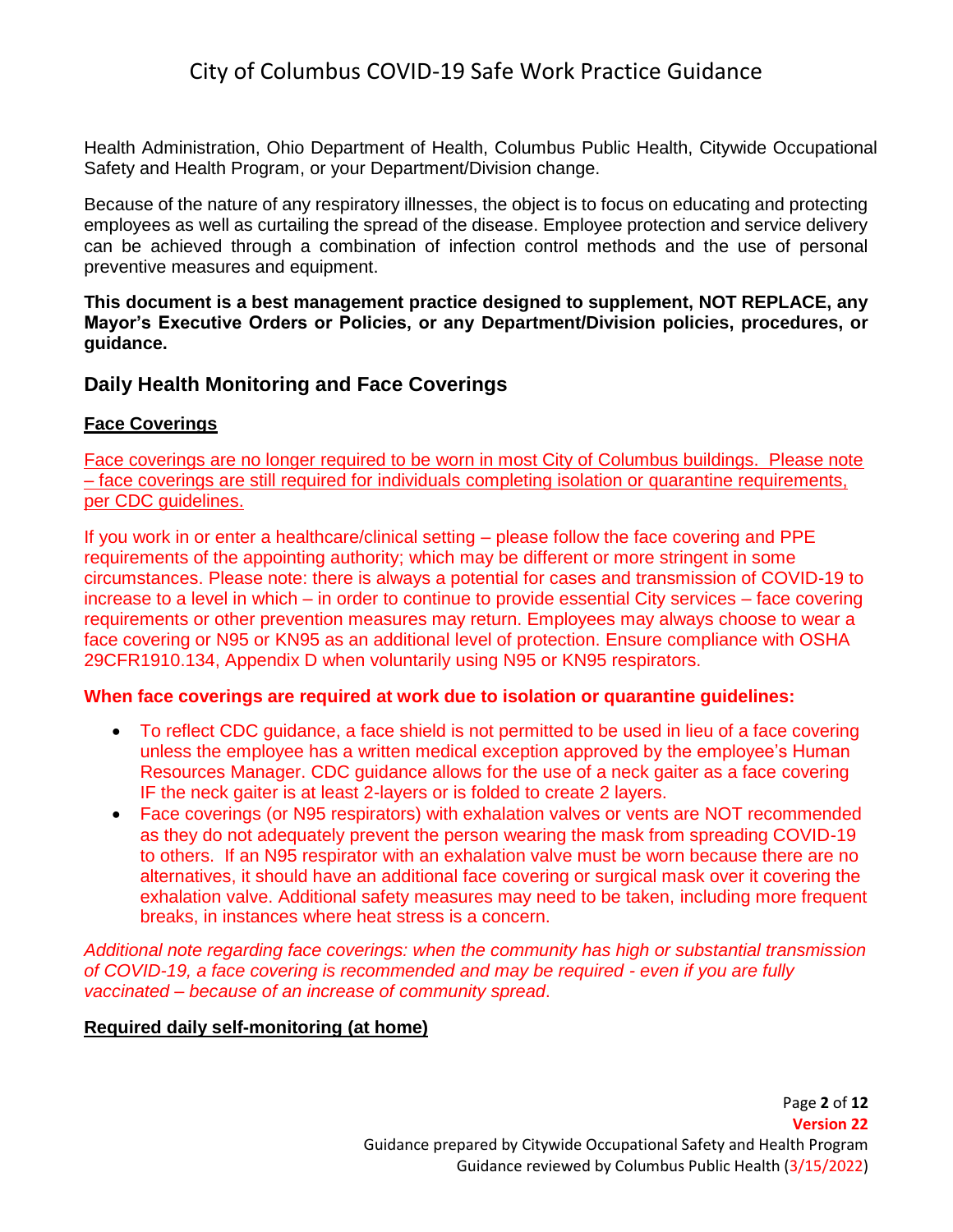This applies to all City of Columbus employees who will be reporting to work. Prior to coming to work each day, employees must self-evaluate for the below symptoms.

*If you have the symptoms below, do not report to work*. Call your supervisor and your health care provider. Supervisors should contact their Department/Division Human Resources Officer/Manager. If you do not have a health care provider, call your local health department. Columbus Public Health COVID-19 hotline is 614-645-1519.

### *Any of the following symptoms:*

- **Fever (**Fever is ≥101.4ºF)
- **Cough (new or worsening)**
- **Shortness of breath or difficulty breathing**
- **Fatigue**
- **Headache**
- **Congestion or runny nose (new or worsening)**
- **Nausea or vomiting**
- **Diarrhea**
- **Chills**
- **Muscle pain**
- **Sore throat**
- **New loss of taste or smell**

## **Health Screenings (at Work)**

Upon arrival to work, the Department must screen employees with the below questions. This screening process may occur in a variety of ways; however, the employee cannot begin work until the health assessment is completed. For privacy purposes, documentation of the screening process should not include whether or not an employee passed or failed the test, just whether the employee was screened with the below questions. The COVID-19 screening process that occurs when an employee logs into the City of Columbus network DOES fulfill the work health screening requirement. The health assessment no longer includes taking temperatures of employees at the work site.

Questions:

- When you took your temperature at home prior to coming to work, did you have a fever?
	- o Fever is ≥100.4ºF
- Are you experiencing shortness of breath, difficulty breathing, or do you have a new or worsening cough?
- Are you experiencing any of the following symptoms: chills, muscle or body aches, sore throat, fatigue, headache, runny nose or congestion (new or worsening), nausea or vomiting, diarrhea, or new loss of taste or smell?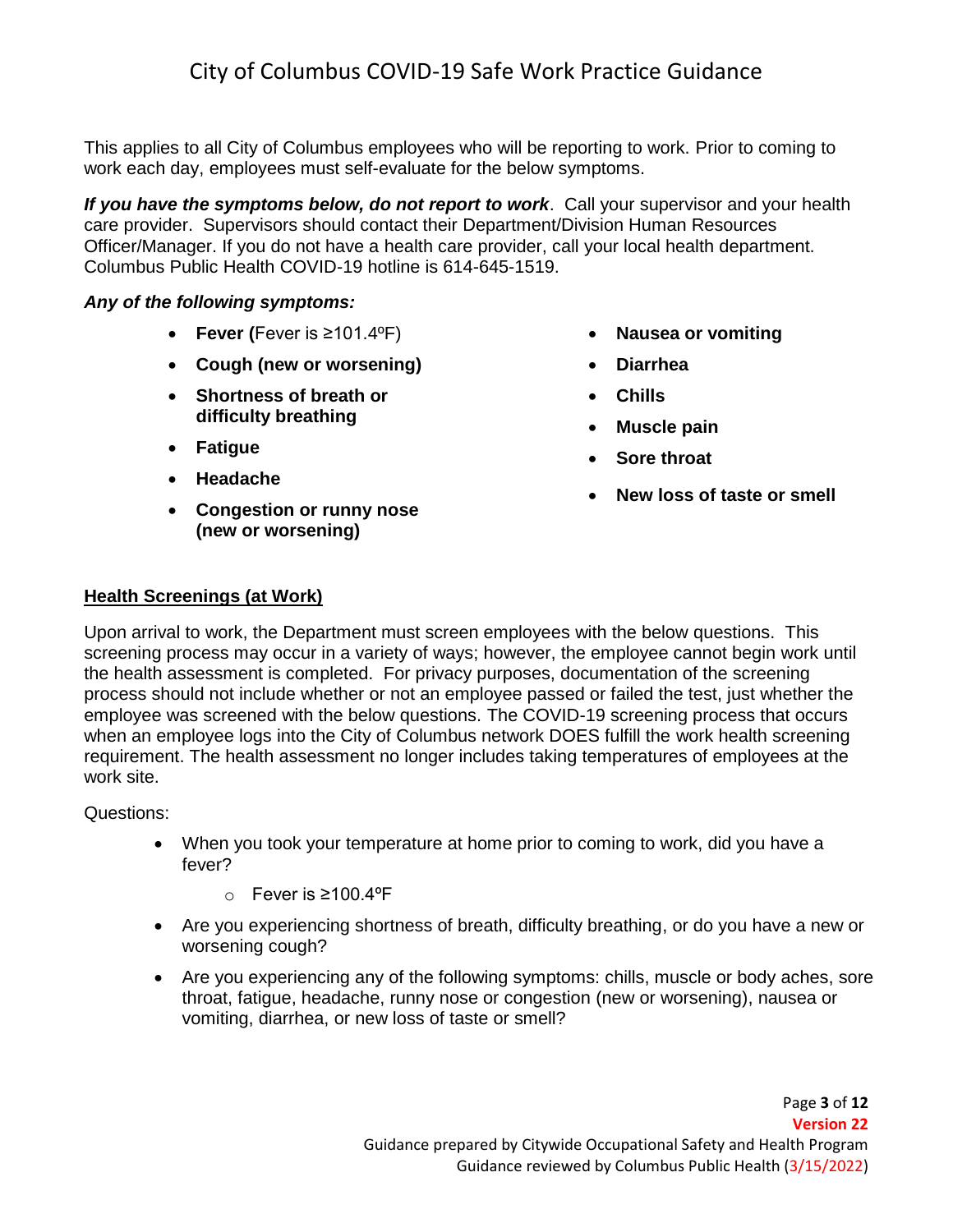- Are you, anyone residing in your household, or anyone who you were within 6 feet of for at least 15 minutes in a 24 hour period (regardless of PPE use or other preventive measures):
	- $\circ$  currently being tested for COVID-19 after having developed symptoms, at the recommendation of a healthcare provider or local health department or in follow up to exposure to a person with COVID-19; or
	- o clinically diagnosed with COVID-19 by a healthcare provider, or
	- o Tested positive for COVID-19.

NOTE: You or someone in your home who is asymptomatic and being tested for COVID-19 in preparation for a medical procedure or for travel or simply for peace of mind would NOT disqualify you from reporting to work.

If the employee answers **"Yes"** to any of the questions above they should be sent home immediately unless they are exempt from quarantine\*. The employee's supervisor should contact your Department/Division Human Resources representative to notify them of any employees sent home or needing to remain at home due to responding yes to these questions. **Please refer to City of Columbus Employees COVID-19 FAQs (FAQ #16) for return to work and testing guidance after answering "Yes" to any of the health screening questions**.

### \**Exceptions for staying home/quarantine after close contact with someone with COVID-19*:

- 1. An employee who meets the below criteria does NOT need to quarantine**:**
	- Had COVID-19 illness within the previous 3 months **and**
	- Has recovered **and**
	- Remains without COVID-19 symptoms (for example, cough, shortness of breath). Loss of taste and smell may persist for weeks or months after recovery
- 2. An employee who meets the below criteria, and is not showing symptoms of COVID-19, does NOT need to quarantine :
	- Is up to date on COVID-19 vaccinations. Up to date on COVID-19 vaccinations means a person has received all recommended COVID-19 vaccines, including any booster dose(s) when eligible.

*NOTE: It is recommended that the close contact employees get tested on day 5 after their exposure (even if they don't have symptoms) AND shall wear a mask indoors in public for 10 days following exposure or until their test result is negative. If you develop symptoms – get a test, isolate, and stay home.*

### *Employee may be asked to provide CDC COVID-19 vaccination card for verification of vaccination dates.*

Page **4** of **12 Version 22** Guidance prepared by Citywide Occupational Safety and Health Program If an employee has a confirmed positive test or a clinical diagnosis for COVID-19: **Employees who have tested positive or have been clinically diagnosed with COVID-19 shall not report to work.** Employees must notify their supervisor and Human Resources Officer/Manager

Guidance reviewed by Columbus Public Health (3/15/2022)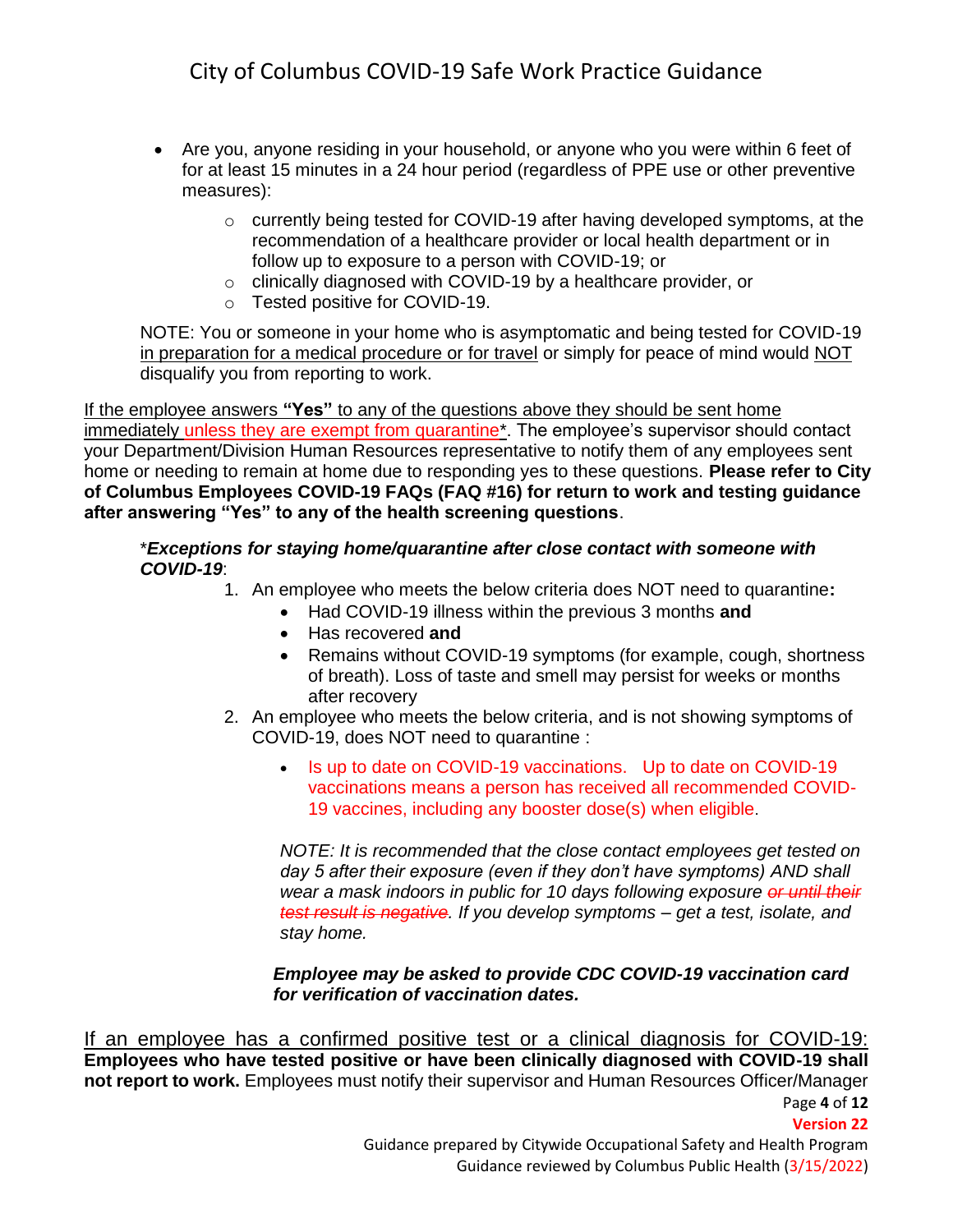if they receive a positive COVID-19 test result or clinical diagnosis so return to work procedures can be determined. Human Resources Officer/Manager will then initiate the COVID-19 Flow Chart. The COVID-19 flow charts can be found on the Department of Human Resources home intranet page. Refer to the applicable flow chart to screen employees – there is a separate flow chart for critical Infrastructure and non-critical infrastructure employees.

Everyone, regardless of vaccination status who tests positive must, at minimum:

- Isolate and stay home for 5 days from the onset of symptoms\* or from the date the test specimen was collected if there are no symptoms. -AND-
- [End isolation after 5 full days](https://www.cdc.gov/coronavirus/2019-ncov/your-health/quarantine-isolation.html#end-isolation-symptoms) if you are fever-free for 24 hours (without the use of feverreducing medication) and your symptoms are improving (if you had symptoms)\*\*. If you are asymptomatic and then develop symptoms – begin the 5 day count again after you develop symptoms. Employees are not permitted to return to work until symptoms improve. -AND-
- Must continue to wear a mask around others for 5 additional days, for a total of 10 days.
	- o NOTE: Physician's or health department guidance should always be followed if it differs from the isolation/return to work guidance listed above. Some employees who experience severe symptoms of COVID-19 illness may require more than 5 or 10 days of isolation – they should work with their physician to determine the appropriate return to work plan.
	- o NOTE: While testing to end isolation following a COVID-19 illness is not recommended by the CDC, if an individual has access to a test and wants to test, the best approach is to use an antigen test (i.e., NOT PCR test) towards the end of the 5-day isolation period. Collect the test sample only if you are fever-free for 24 hours without the use of fever-reducing medication and your other symptoms have improved (loss of taste and smell may persist for weeks or months after recovery and need not delay the end of isolation). If your test result is positive, you should continue to isolate until day 10. If your test result is negative, you can end isolation, but continue to wear a mask around others at home and in public until day 10. Do not require a test to return to work following a COVID-19 illness.
- *\* To calculate your 5-day isolation period, day 0 is your first day of symptoms. Day 1 is the first full day after your symptoms developed. For asymptomatic people; Day 0 is the day of your positive viral test (based on the date you were tested) and day 1 is the first full day after the specimen was collected for your positive test.*
- *\*\* If you have a fever, continue to isolate and stay home until the fever has resolved for 24 hours.*

# <span id="page-4-0"></span>**Visitors**

Continue to post signage asking the public NOT to enter if they are experiencing symptoms of illness.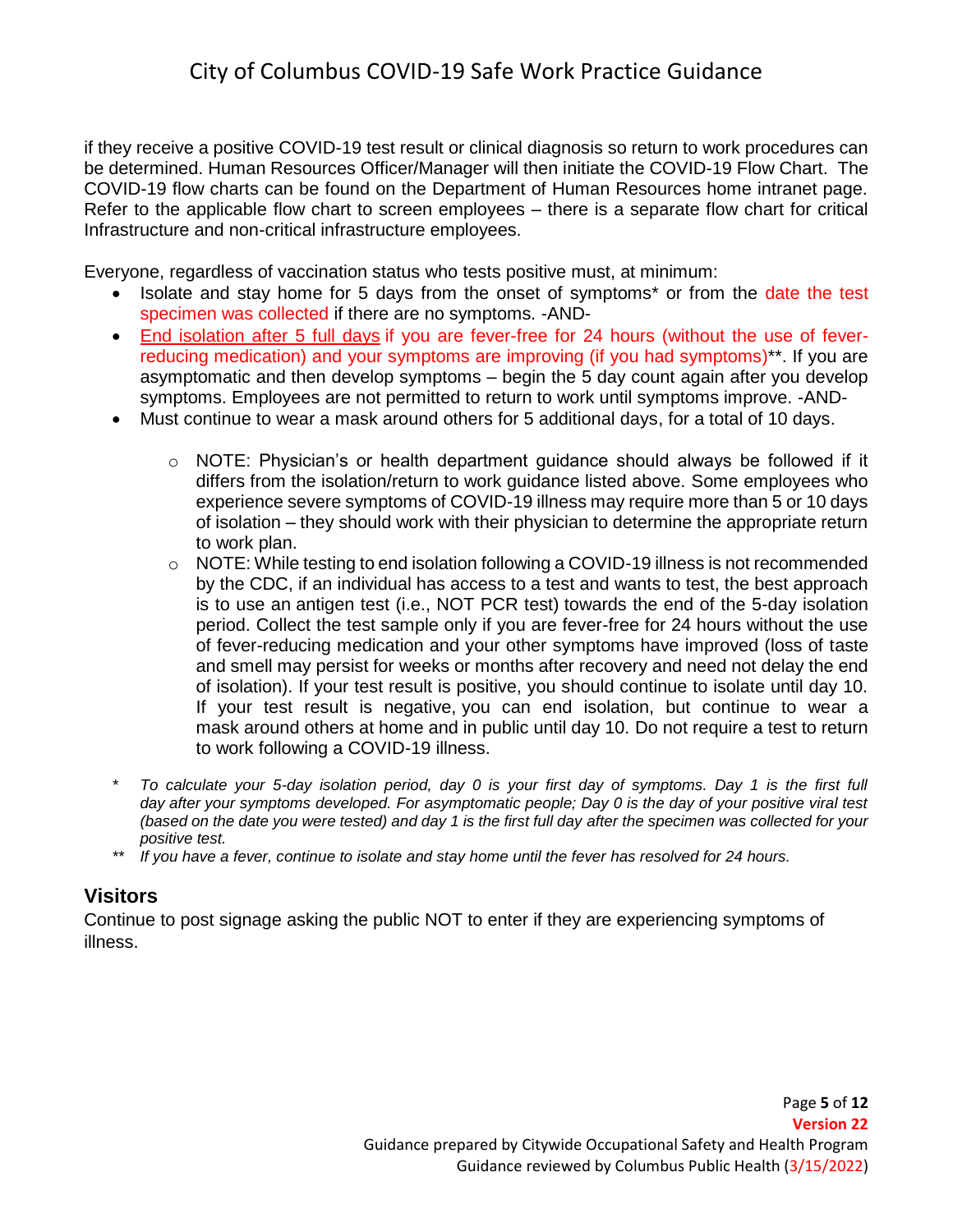# <span id="page-5-0"></span>**City of Columbus Safe Work Practices**

NOTE: The City of Columbus COVID-19 Safe Work Practices listed below are consistent with OSHA guidance: Protecting Workers: Guidance on Mitigating and Preventing the Spread of COVID-19 in the Workplace. City of Columbus employees who are considered healthcare employees will have additional requirements, which will be developed within the Departments that have healthcare employees.

# <span id="page-5-1"></span>**Time, Distance, and Shielding**

- **Six feet (6') of social distancing** is recommended for those who are NOT up to date on COVID-19 vaccines or who are at higher risk of getting very sick with COVID-19. If six feet (6') of distancing cannot be accommodated for employees who are not up to date on COVID-19 vaccines or employees who are at higher risk of getting very sick with COVID-19, additional measures can be implemented such as barriers and offering N95 or KN95 respirators to employees for employees to use on a voluntary basis. Ensure compliance with OSHA 29CFR1910.134, Appendix D when voluntarily using N95 or KN95 respirators.
- Consider cross-training employees to perform essential functions so the workplace can operate even if key employees are absent.
- Be aware that some employees may be at [higher risk for serious illness,](https://www.cdc.gov/coronavirus/2019-ncov/need-extra-precautions/people-at-higher-risk.html) such as older [adults](https://www.cdc.gov/coronavirus/2019-ncov/need-extra-precautions/older-adults.html) and those with chronic medical conditions. Consider minimizing face-to-face contact between these employees or assign work tasks that allow them to maintain a distance of six feet from other workers, customers and visitors, or to telework if possible. If this is not possible, consider providing an N95 or KN95 respirator to these employees to use on a voluntary basis. Ensure compliance with OSHA 29CFR1910.134, Appendix D when voluntarily using N95 or KN95 respirators.
- Continue to utilize virtual meetings and options when possible/feasible.
- Create drop off availability for documents when electronic submittal is not possible. When possible, request information via telephone/email/fax.
- If repeated contact with people who are ill is unavoidable, take precautionary measures (examples include, using a teller window, physical barrier which maintains a distance of 6 feet, other person dons surgical mask to prevent droplet).

## <span id="page-5-2"></span>**Hygiene Practices**

- Discourage workers from using other workers' phones, desks, offices, or other work tools and equipment, when possible
- Remove or redirect personal fans to prevent blowing air from one worker to another.
- Disinfect shared work surfaces between uses.
- Wash hands frequently with soap and water or alcohol based hand cleaners, especially after coughing or sneezing and before smoking or eating. Avoid touching your face/ mouth/nose/eyes.
- Hand sanitizer: Should be at least 60% or greater alcohol content.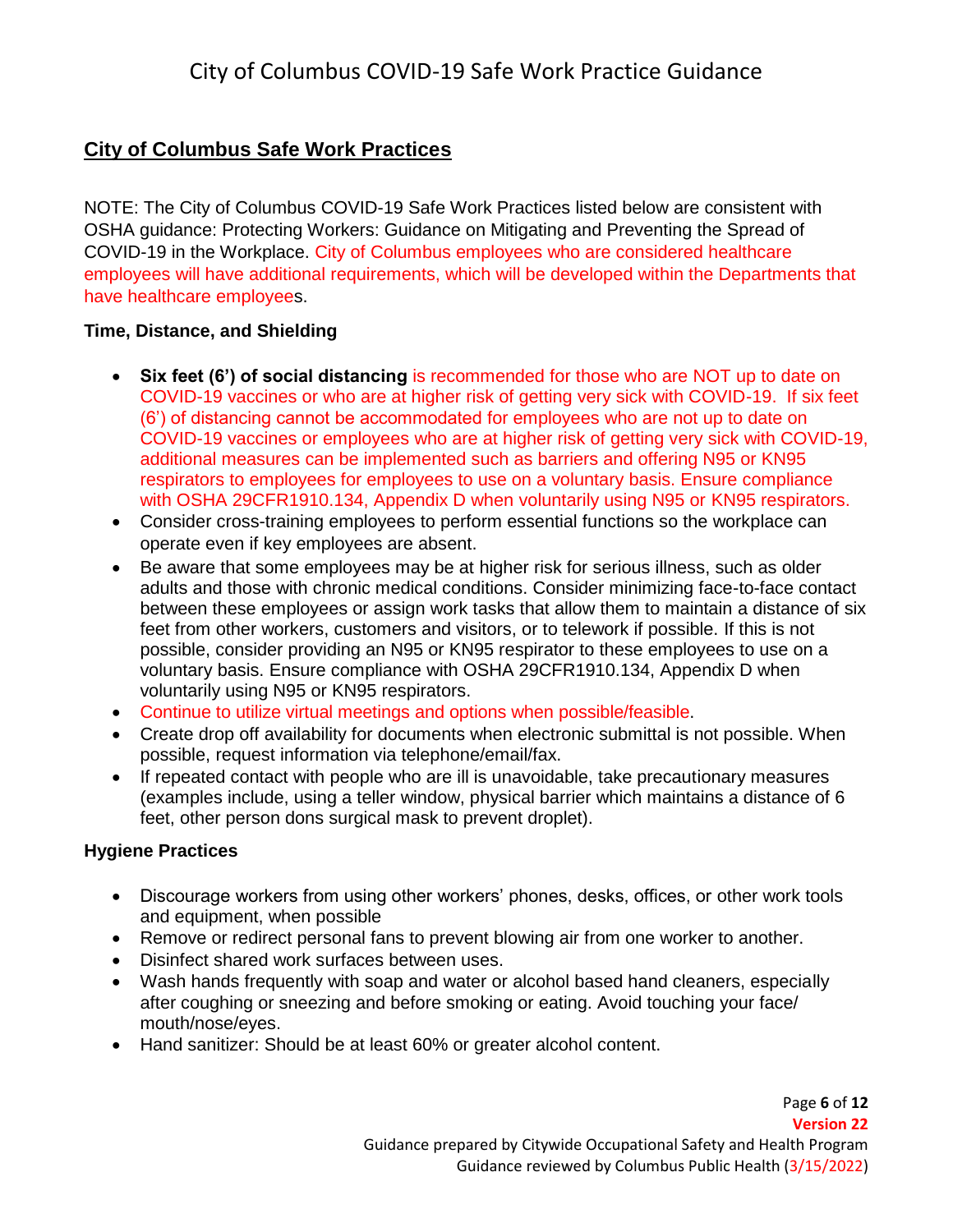Use cough and sneeze etiquette: cough and sneeze into your inner elbow or arm to reduce droplets. If you contaminate your hands with a cough or sneeze, immediately wash your hands with soap and water or use sanitizer if hand washing is not available.

# <span id="page-6-0"></span>**Cleaning/disinfecting practices**

- Establish a cleaning schedule in your work station/area if you don't already have one. Pay particular attention to high-touch surface areas. Shared work surfaces should be cleaned/sanitized between uses.
- When no people with confirmed or suspected COVID-19 are known to have been in a space, cleaning once a day is usually enough to sufficiently remove virus that may be on surfaces and help maintain a healthy facility.
	- $\circ$  Cleaning with products containing soap or detergent reduces germs on surfaces by removing contaminants and may also weaken or damage some of the virus particles, which decreases risk of infection from surfaces.
	- $\circ$  Disinfecting (using EPA's List N) kills any remaining germs on surfaces, which further reduces any risk of spreading infection.
- In most cases, fogging, fumigation, and wide-area or electrostatic spraying is not recommended as a primary method of surface disinfection
- As a recommended best practice, maintain 3 weeks of cleaning supplies.
- If an employee becomes symptomatic while at work, or if there has been a sick person or someone who tested positive for COVID-19 in the facility within the last 24 hours, isolate or remove the employee immediately and contact the department human resources officer. Keep employees away from the ill employee's work area until a cleaning and disinfection can be performed.
	- $\circ$  Contact custodial/facility management for your building when there is/has been an ill person in the workplace. Do not wait for a positive test result.
	- o Refer to the CDC's Coronavirus cleaning and disinfecting guidelines: [https://www.cdc.gov/coronavirus/2019-ncov/community/disinfecting-building](https://www.cdc.gov/coronavirus/2019-ncov/community/disinfecting-building-facility.html)[facility.html.](https://www.cdc.gov/coronavirus/2019-ncov/community/disinfecting-building-facility.html)
	- o **If less than 24 hours have passed** since the person who is sick or diagnosed with COVID-19 has been in the space, clean and disinfect the space.
	- o **If more than 24 hours have passed** since the person who is sick or diagnosed with COVID-19 has been in the space, cleaning is enough.
	- o **If more than 3 days have passed** since the person who is sick or diagnosed with COVID-19 has been in the space, no additional cleaning (beyond regular cleaning practices) is needed.

## <span id="page-6-1"></span>**Facility/Building Considerations**

 Post signage at City buildings that directs visitors NOT to enter if they are experiencing COVID-19 symptoms. Consider posting these signs in multiple languages, where needed.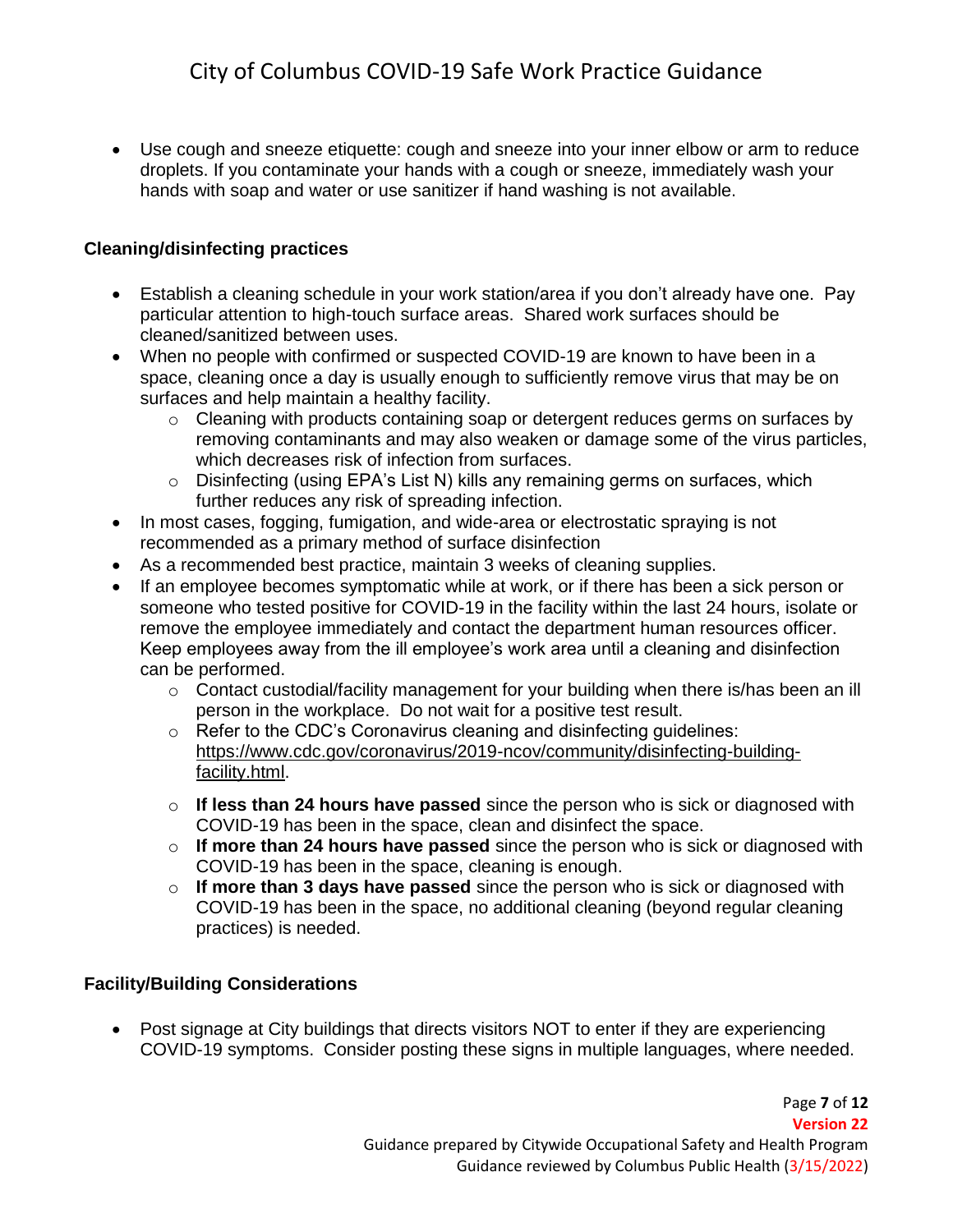- Signage on COVID-19 related health and safety guidelines are required in common areas. Examples can be found on the CDC website.
- Consider improving the engineering controls using the building ventilation system. This may include some or all of the following activities<sup>1</sup>:
	- $\circ$  Increase outdoor air ventilation (disable demand-controlled ventilation and open outdoor air dampers as much as possible as indoor and outdoor conditions permit).
	- o Increasing ventilation with all or mostly outside air may not always be possible or practical. In such cases, the effective rate of ventilation per person can also be increased by limiting the number of people present in the building in general, or in specific rooms.
	- $\circ$  Consider updating or replacing existing HVAC air filtration to a minimum of MERV 13 **or the highest compatible with the filter rack**, and seal edges of the filter to limit by-pass. Make sure the air handling systems and fans can overcome the additional pressure drop of the new filters and still maintain air flow at acceptable levels.
	- $\circ$  Keep HVAC systems running longer hours (24/7 if possible).
	- $\circ$  Consider adding portable room air cleaners with HEPA or high-MERV filters in locations where:
		- Filter efficiency cannot be increased in the HVAC system, and/or
		- Fresh air levels in the HVAC system do not exist or cannot be increased, and/or
		- There is a high concentration of employees in an area that cannot be decreased (i.e., call centers, open sleeping quarters, large cubicle areas).
	- $\circ$  Portable air cleaners and HVAC filters can reduce indoor air pollutants, including viruses. By themselves, portable air cleaners and HVAC filters are not enough to protect people from the virus that causes COVID-19. When used along with other best practices recommended by CDC and others, filtration can be part of a plan to protect people indoors.
	- $\circ$  Consider bypassing energy recovery ventilation systems that leak potentially contaminated exhaust air back into the outdoor air supply.
	- $\circ$  Consider opening windows as an enhancement for outside air, especially when the system cannot accommodate MERV-13 filter or 100% outside air.
	- o When changing HVAC or portable HEPA unit filters, wear appropriate personal protective equipment. ASHRAE recommends N95 respirators, eye protection (safety glasses, goggles, or face shields), and disposable gloves.
	- o Make sure exhaust fans in restrooms are fully functional, operating at maximum capacity, and are set to remain on.
- Reduce the risk of cross contamination at drinking fountains by ensuring regular cleaning of the touchpoints of the fountain.
- Reduce the risk of cross contamination at ice machines by following the below steps:
	- o Keep ice bin doors closed when not in use.

l

o Employees must wash their hands, or use hand sanitizer if handwashing facilities are not immediately available, before accessing the ice machine.

<sup>&</sup>lt;sup>1</sup> American Society of Heating, Refrigeration, and Air Conditioning Engineers (ASHRAE) Position Document on Infectious Aerosols, April 14, 2020 and ASHRAE COVID-19 Technical Resources for Commercial and Office Buildings [\(https://www.ashrae.org/technical-resources/commercial#general\)](https://www.ashrae.org/technical-resources/commercial#general)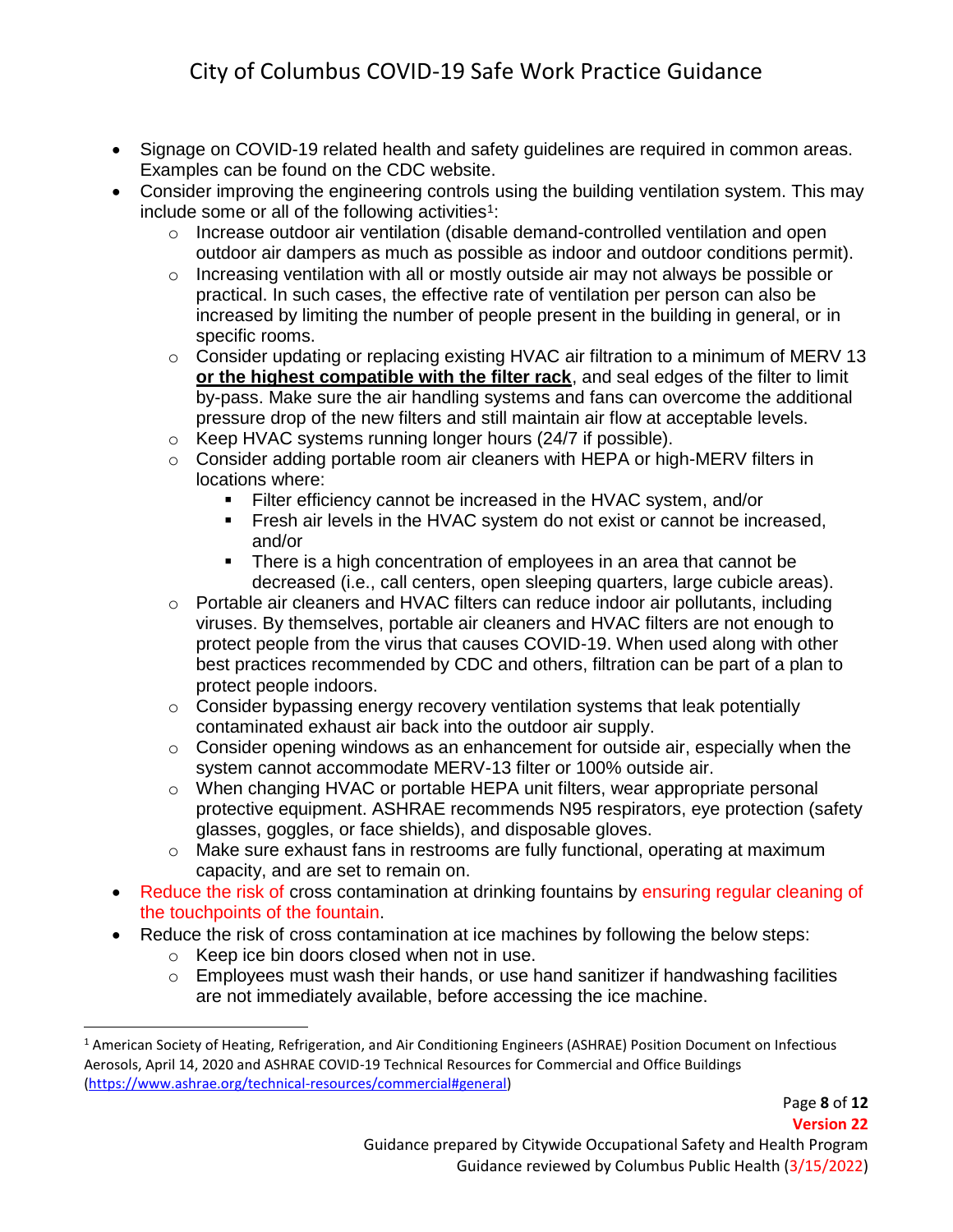- o Utilize a scoop to dispense ice.
- $\circ$  Ice scoops should be stored outside the ice bin, unless the bin is equipped with scoop storage inside the bin. The ice scoop should not be stored on/touching the ice.
- $\circ$  Ice scoop should not touch the surface/rim of a personal drinking container.
- $\circ$  Ice scoops must be cleaned/disinfected daily. Ice scoops are considered food contact surfaces and disinfectant used should be approved for food contact surfaces. Please refer to the disinfectant manufacturer instructions to ensure the chemical is safe for food contact surfaces and to determine proper preparation of disinfecting solution.

### <span id="page-8-0"></span>**Additional Guidelines for Field Work**

- If employees are riding together in a vehicle, it is recommended that the vehicle ventilation should be kept on 100% fresh air and not on the recirculation function.
- Any City business that will occur within someone's home should first be triaged by phone to determine:
	- $\circ$  If anyone in the home is experiencing any symptoms of illness (fever, or other flu-like symptoms)
		- If they answer no to illness symptoms, let the citizen know that the City of Columbus employee will ask those questions again upon arrival and if anyone in the home is experiencing those symptoms the need for the home visit will be re-evaluated.
- During an in-home visit:
	- $\circ$  Upon arrival and before entering the home, ask again if anyone in the home is experiencing any symptoms of illness. If they are – reach out to your supervisor to determine if the visit will move forward.
	- $\circ$  As an additional precautionary measure, employees can always choose to wear a face covering or N95 or KN95 respirator on a voluntary basis. Ensure compliance with OSHA 29CFR1910.134, Appendix D when voluntarily using N95 or KN95 respirators
	- $\circ$  Hand Hygiene: Hand sanitizer or hand wipes should be used prior to entering the home or business. Gloves are also recommended, particularly if you will be touching anything in the home or business.
		- As much as possible, do not touch anything.
		- Do not touch your face, mouth, nose, or eyes while in the home or business.
		- Do not shake hands with the resident or client and do not share pens or other equipment.
		- **If worn, remove gloves upon exiting in a manner that does not contaminate the** hands.
		- Perform hand hygiene with hand sanitizer or wipes upon exiting. Wash hands with soap and water as soon as possible.
	- If an in-home or in-business inspection MUST be conducted at a location of someone who is exhibiting flu-like symptoms or other similar symptoms of illness additional personal protective equipment will be required, PLEASE SEEK THE GUIDANCE FROM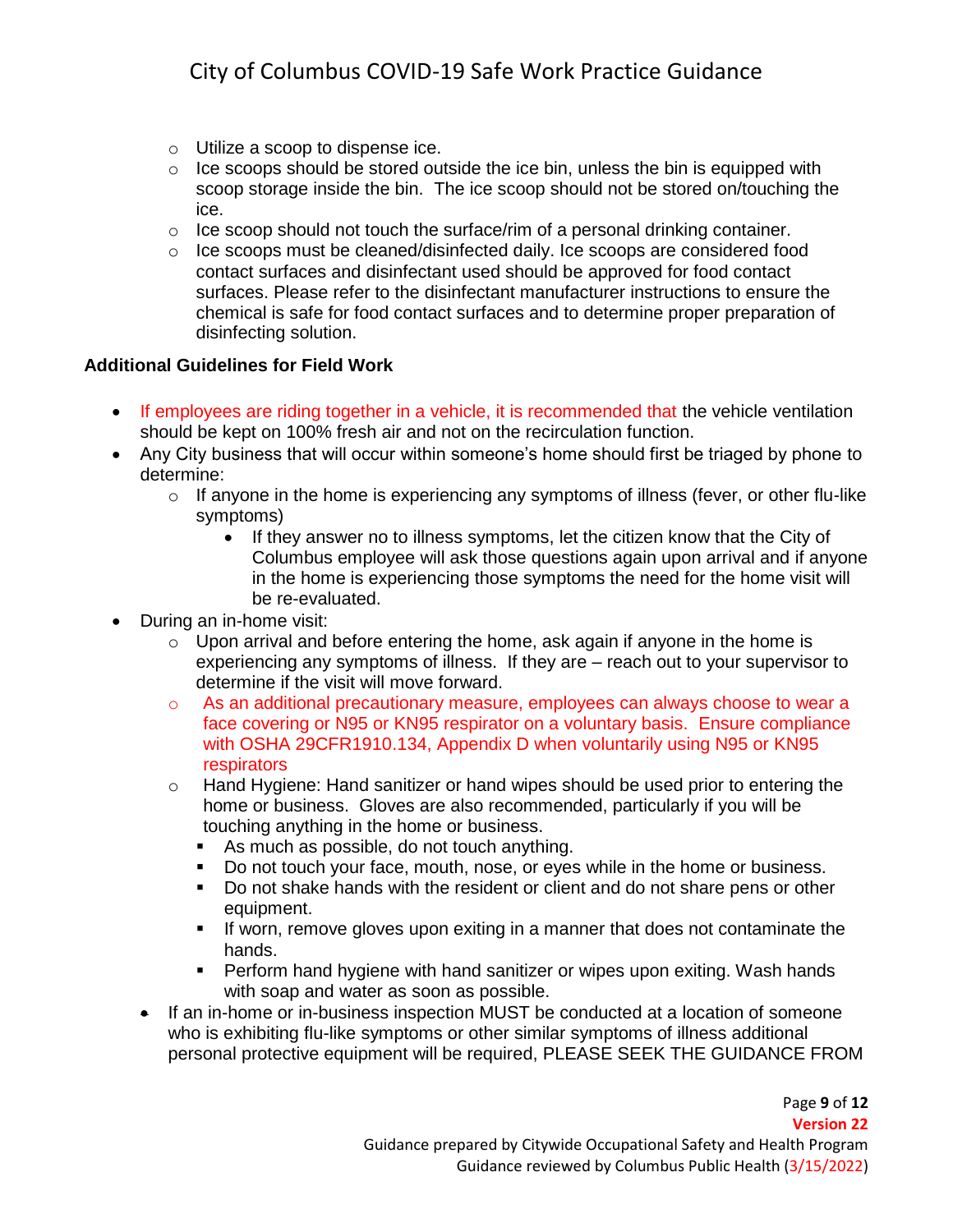YOUR DEPARTMENT/DIVISION SAFETY PROFESSIONAL PRIOR TO CONDUCTING THE IN-HOME OR IN-BUSINESS VISIT.

The Citywide Occupational Safety and Health Program is available for guidance in determining appropriate measures, if requested.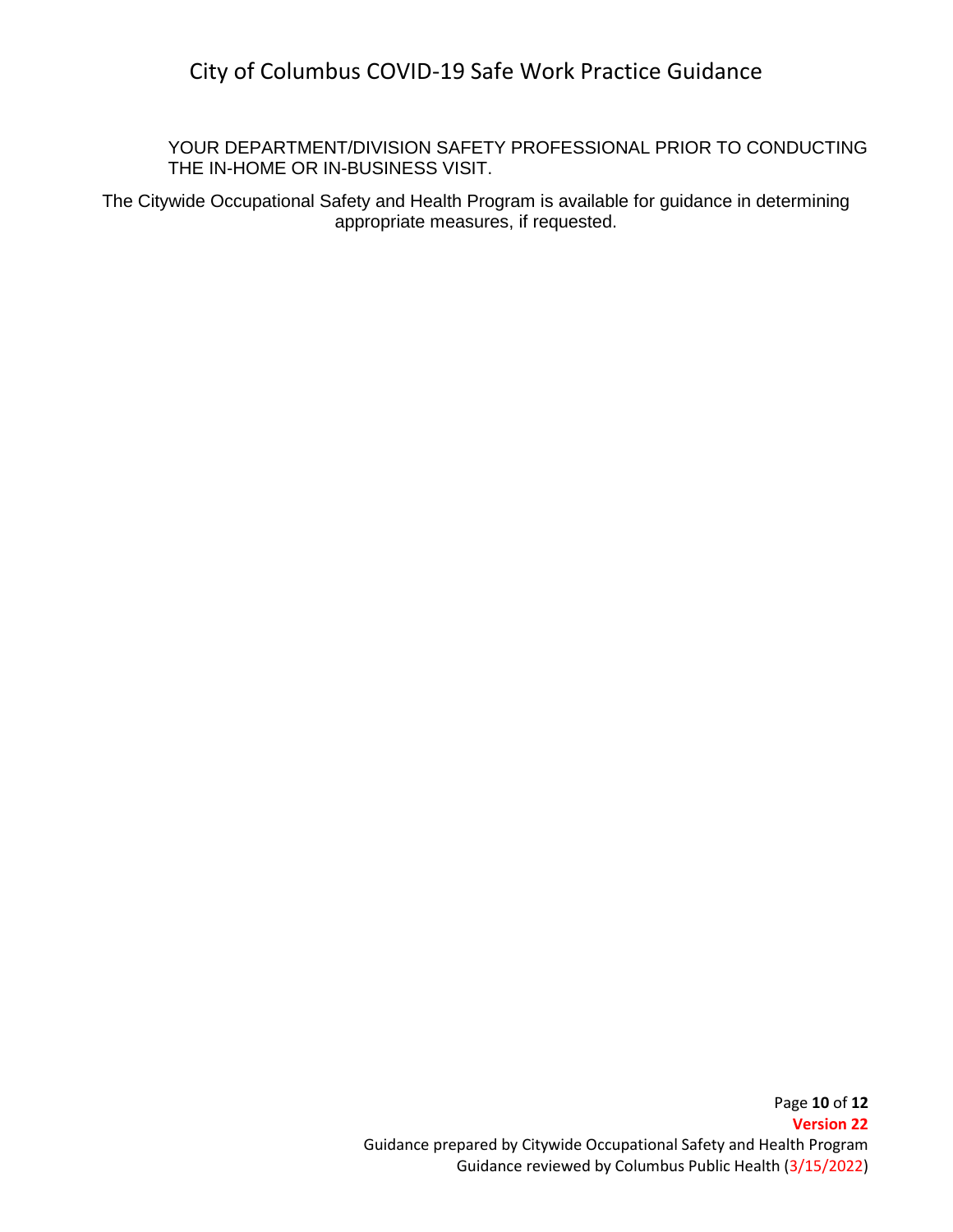## <span id="page-10-0"></span>**Use of Face Coverings and COVID-19 (updated V22)**

Layered prevention strategies — like staying up to date on vaccines and wearing masks — can help prevent severe illness and reduce the potential for strain on the healthcare system. If you wear a face covering/mask, wear a mask with the best fit, protection, and comfort for you. Understanding the level of community spread in your community will help you determine what is best for you. You can find these levels at [https://www.cdc.gov/coronavirus/2019-ncov/prevent](https://www.cdc.gov/coronavirus/2019-ncov/prevent-getting-sick/about-face-coverings.html)[getting-sick/about-face-coverings.html.](https://www.cdc.gov/coronavirus/2019-ncov/prevent-getting-sick/about-face-coverings.html)

You may choose to wear a mask or respirator that offers greater protection in certain situations, such as when you are with people at higher risk for severe illness, or if you are at higher risk for severe illness.

It is important to wear a mask or respirator [when you are sick](https://www.cdc.gov/coronavirus/2019-ncov/if-you-are-sick/steps-when-sick.html) or caring for someone who is sick with COVID-19. When caring for someone who is sick with COVID-19, a respirator will provide you the best level of protection.

### **How to care for your mask**

### Removing your mask:

- Disposable masks and cloth masks: Untie the strings behind your head or stretch the ear loops and fold the outside corners together.
	- o If your cloth mask is wet or dirty, put it in a sealed plastic bag until you can wash it. This will keep it from getting moldy.
	- o If your cloth mask is dry and clean, you can store it in a breathable bag (like a paper or mesh fabric bag) to keep it clean between uses in the same day.
	- $\circ$  Cloth masks should be washed at least once a day or as soon as they become wet or dirty. You can either wash and dry your masks by hand or use a washer and dryer.
- Respirators: Follow the manufacturer's instructions.
- Wash or sanitizer your hands after removing any mask.



### Taking off your mask while you eat or drink:

 If you are taking off your mask to eat or drink outside of your home, you can place it somewhere safe to keep it clean, such as your pocket, purse, or paper bag.

- After eating, put the mask back on with the same side facing out.
- Be sure to wash or sanitize your hands again after taking off your mask and after putting your mask back on.